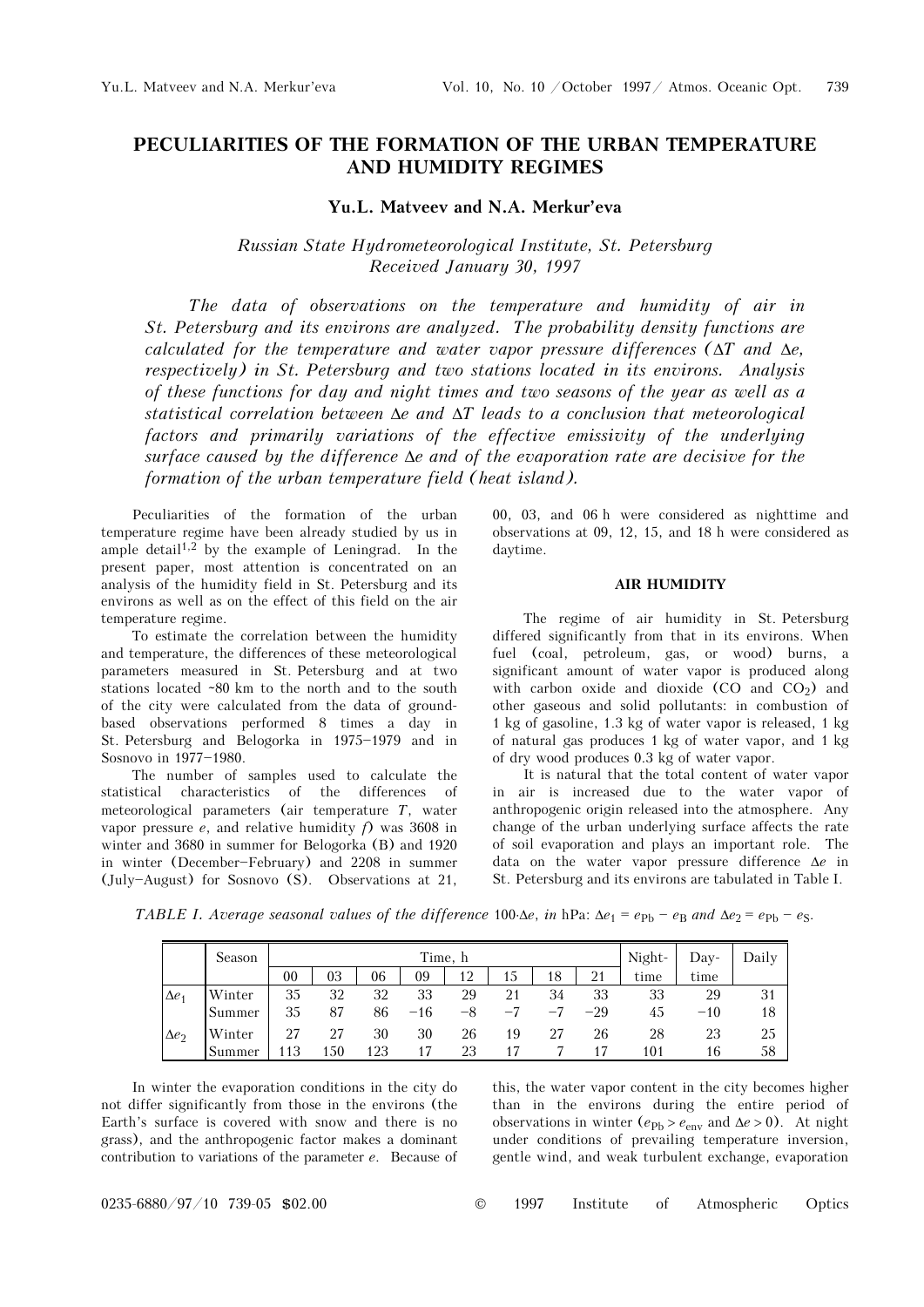has insignificant effect in winter and in summer; therefore, at that time  $\Delta e > 0$ .

In the daytime and in the evening under conditions of developed turbulent exchange the rate of soil evaporation (turbulent water vapor flux from the underlying surface) starts to play more significant role in the formation of Δ*e*. It is less in the city than in its environs: a large part of precipitated water is carried away through a sewerage system and does not evaporate, an area of the plant cover is much smaller, and so on. For this reason in summer the difference  $\Delta e_2$  in the daytime and evening is by a factor of  $5-15$ smaller than at night, whereas the difference  $\Delta e_1$  even changes its sign in comparison with nighttime ( $\Delta e_1$  < 0). We noted that any nighttime (00–06 h)  $\Delta e$ is greater than any daytime  $(12-18 h)$  value of this parameter.

Analysis of the recurrence and distribution function of Δ*e* (Table II) demonstrates that in winter the maximum of recurrence of Δ*e*1 lies between  $0.25 - 0.50$  hPa at night and in the daytime, whereas the maximum of recurrence of Δ*e*2 lies between  $0 - 0.25$  hPa.

In winter the maximum and minimum values of  $\Delta e_1$  are 7.0 and 3.0 hPa, whereas of  $\Delta e_2$  (-4.0) and  $(-6.0)$  hPa. In summer the maximum of recurrence of Δ*e* is less pronounced than in winter. The difference Δ*e*1 most often lies between 0.25 and 0.50 hPa at night and between  $-0.25$  and 0 hPa in the daytime, whereas  $\Delta e_2$  lies between 0.75-1.00 hPa at night and 0.25-0.50 hPa in the daytime. In summer the minimum value of  $\Delta e_1$  is (-14) hPa and its maximum value is 9 hPa, whereas the minimum of  $\Delta e_2$  is (-4) hPa and its maximum is 5 hPa.

The probability of occurrence of positive values of  $\Delta e$ , equal to  $1 - F(\Delta e \le 0)$ , is fairly stable in winter: it is equal to  $75-78\%$  at night and to  $74\%$  in the daytime. In summer it varies in wide limits: from 62 to 81% at night and from 46 to 56% in the daytime.

As can be seen from the data presented in Table II, the relative air humidity in St. Petersburg is by several per cent less than in Sosnovo in winter and in summer at any time of the day (because all  $\Delta f_2 < 0$ ). In summer the relative humidity in St. Petersburg is also less than  $f_B$  in Belogorka  $(\Delta f_1 < 0)$ . However, in winter  $f_{\text{Pb}}$  is by 1-1.5% greater than  $f_{\text{B}}$  ( $\Delta f_1 > 0$ ).

*TABLE II. Recurrence (the number of cases m) and the distribution function (F, %) of the differences*  $Δe_1$ *and* Δ*e*2*. Here, n denotes night and d denotes day.* 

|              |              |                  |                  |              |                |          |            |           | Range of variations of $\Delta e$ , hPa |          |         |          |        |         |                |                |  |
|--------------|--------------|------------------|------------------|--------------|----------------|----------|------------|-----------|-----------------------------------------|----------|---------|----------|--------|---------|----------------|----------------|--|
|              |              |                  | $<-3$            | $(-3)$       | $(-2)$         | $(-1)$   | $(-0.5)$ - | $(-0.25)$ | $0.0 -$                                 | $0.25 -$ | $0.5 -$ | $0.75 -$ | $1.0-$ | $1.5 -$ | $2 -$          | >3             |  |
|              |              |                  |                  | $(-2)$       | $(-1)$         | $(-0.5)$ | $(-0.25)$  | 0.0       | 0.25<br>Winter                          | 0.50     | 0.75    | 1.0      | 1.5    | 2.0     | 3              |                |  |
|              |              |                  |                  |              |                |          |            |           |                                         |          |         |          |        |         |                |                |  |
|              | $\mathbf{n}$ | $\boldsymbol{m}$ |                  |              | 10             | 33       | 65         | 297       | 414                                     | 515      | 218     | 133      | 100    | 14      | 3              | $\overline{2}$ |  |
| $\Delta e_1$ |              | $\overline{F}$   |                  |              | 1              | 2        | 6          | 22        | 45                                      | 74       | 86      | 93       | 99     | 100     | 100            | 100            |  |
|              | d            | $\mathfrak{m}$   |                  | $\mathbf{1}$ | 6              | 40       | 81         | 327       | 427                                     | 436      | 233     | 143      | 83     | 14      | $\overline{2}$ | $\overline{1}$ |  |
|              |              | $\overline{F}$   |                  | $\theta$     | $\theta$       | 3        | 8          | 26        | 50                                      | 74       | 87      | 94       | 99     | 100     | 100            | 100            |  |
| $\Delta e_2$ | $\mathbf n$  | $\boldsymbol{m}$ | 8                |              | 11             | 38       | 53         | 134       | 252                                     | 230      | 122     | 49       | 43     | 11      | 7              | $\overline{2}$ |  |
|              |              | F                | $\mathbf{1}$     |              | $\overline{2}$ | 6        | 11         | 25        | 52                                      | 76       | 88      | 94       | 98     | 99      | 100            | 100            |  |
|              | d            | $\mathfrak{m}$   | $\overline{2}$   |              | 5              | 30       | 67         | 138       | 254                                     | 199      | 128     | 65       | 38     | 25      | 4              |                |  |
|              |              | $\overline{F}$   | $\boldsymbol{0}$ |              | $\mathbf{1}$   | 5        | 12         | 26        | 53                                      | 74       | 87      | 93       | 98     | 100     | 100            |                |  |
|              |              |                  |                  |              |                |          |            |           | Summer                                  |          |         |          |        |         |                |                |  |
|              | $\mathbf n$  | $\boldsymbol{m}$ | 67               | 48           | 171            | 174      | 101        | 142       | 131                                     | 153      | 95      | 153      | 172    | 136     | 165            | 132            |  |
| $\Delta e_1$ |              | $\overline{F}$   | 4                | 6            | 16             | 25       | 30         | 38        | 45                                      | 54       | 59      | 67       | 76     | 84      | 93             | 100            |  |
|              | d            | $\mathfrak{m}$   | 77               | 120          | 253            | 236      | 110        | 193       | 116                                     | 148      | 86      | 122      | 139    | 85      | 103            | 52             |  |
|              |              | $\overline{F}$   | 4                | 11           | 24             | 37       | 43         | 54        | 60                                      | 68       | 73      | 79       | 87     | 92      | 97             | 100            |  |
|              |              | $\mathfrak{m}$   | $\mathbf{1}$     | 10           | 50             | 53       | 29         | 68        | 64                                      | 105      | 92      | 108      | 123    | 110     | 143            | 144            |  |
| $\Delta e_2$ | $\mathbf n$  | $\overline{F}$   | $\theta$         | 1            | 6              | 10       | 13         | 19        | 25                                      | 34       | 43      | 52       | 64     | 74      | 87             | 100            |  |
|              | d            | $\mathfrak{m}$   | 9                | 41           | 115            | 155      | 68         | 96        | 65                                      | 111      | 84      | 76       | 103    | 72      | 62             | 46             |  |
|              |              | $\boldsymbol{F}$ | $\mathbf{1}$     | 4            | 15             | 29       | 35         | 44        | 50                                      | 60       | 67      | 74       | 83     | 90      | 96             | 100            |  |

The relative air humidity  $f = e/E(T)$  is a function of the absolute content of water vapor *e* and of the air temperature (indirect dependence through the saturated vapor pressure *E* which depends on *T*). In most cases, as can be seen from Table III, *f* and  $\Delta f = f_{\text{Pb}} - f_{\text{env}}$  are primarily affected by the air temperature: its increase in St. Petersburg leads to the decrease of  $f_{\text{Ph}}$  and negative values of  $\Delta f$ . Only in winter the increase of  $e_{\text{Pb}}$  in comparison with  $e_{\text{B}}$ has a determining effect on  $\Delta f_1$ .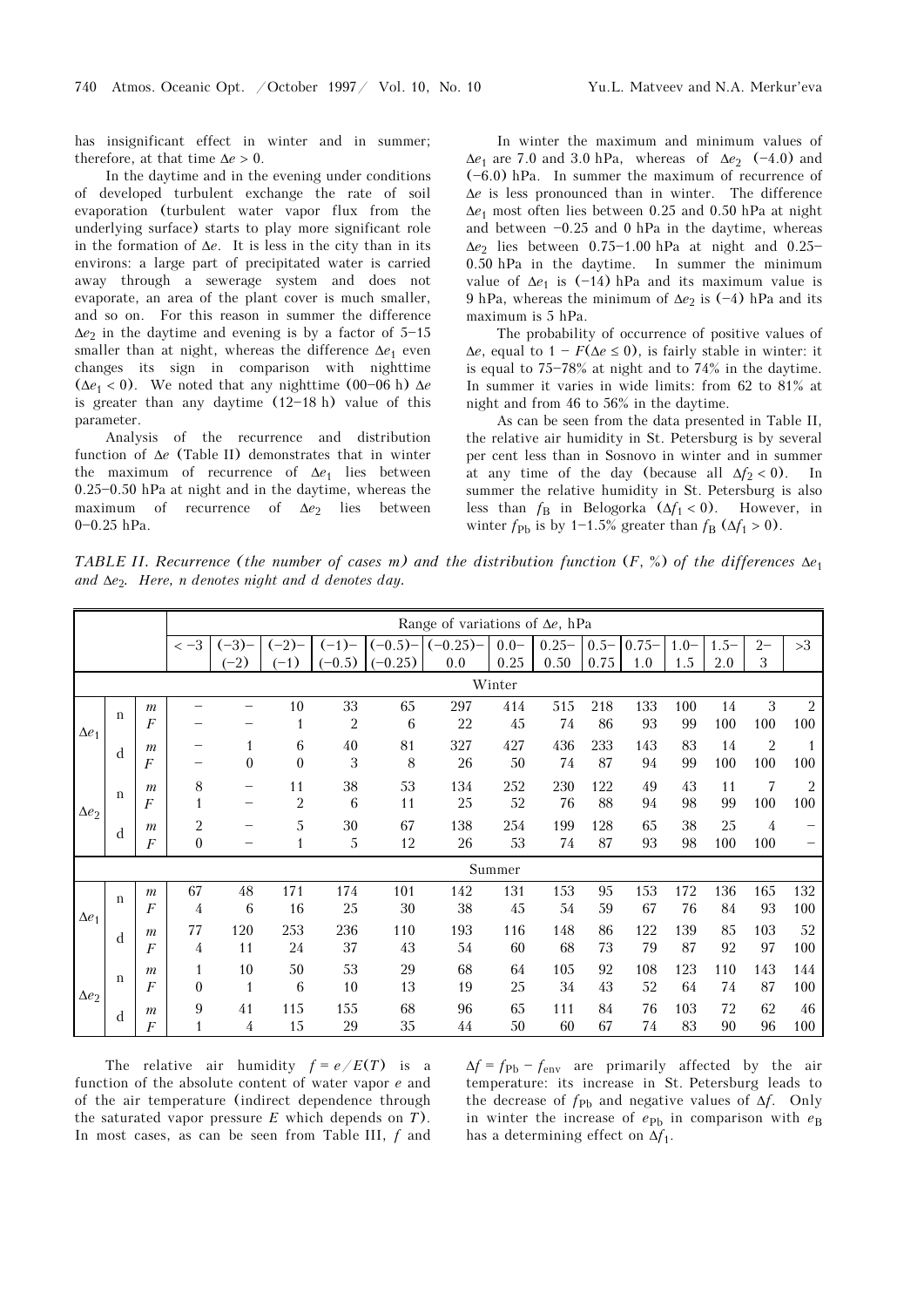|              | Season                           |    |    |    |    | Time, h |    |    | Night-                                                                                                                                                                                                                       | Day- | Daily  |
|--------------|----------------------------------|----|----|----|----|---------|----|----|------------------------------------------------------------------------------------------------------------------------------------------------------------------------------------------------------------------------------|------|--------|
|              |                                  | 00 | 03 | 06 | 09 | 12      | 15 | 18 | $21 \quad$ time                                                                                                                                                                                                              | time |        |
| $\Delta f_1$ | Winter $\vert$ 1.2 1.1<br>Summer |    |    |    |    |         |    |    | 1.4 1.2 00 1.2 1.7 1.1 1.2 1.0<br>$\begin{array}{ccccccccccccc} -8.6 & -7.9 & -6.8 & -5.7 & -2.0 & -0.7 & -1.1 & -4.3 & -6.9 & -2.4 \end{array}$                                                                             |      | $-4.7$ |
| $\Delta f_2$ | Winter                           |    |    |    |    |         |    |    | $\begin{array}{cccccc} -1.7 & -2.2 & -2.0 & -1.9 & -1.8 & -2.2 & -1.9 & -2.4 & -2.1 & -2.0 & -2.0 \end{array}$<br>$\begin{array}{ccccccccc} -7.4 & -6.0 & -5.0 & -4.6 & -2.6 & -2.3 & -3.2 & -6.0 & -6.1 & -3.2 \end{array}$ |      | $-4.6$ |

*TABLE III. Average seasonal values of the difference*  $\Delta f$  (%):  $\Delta f_1 = f_{\text{Pb}} - f_{\text{B}}$  *and*  $\Delta f_2 = f_{\text{Pb}} - f_{\text{S}}$ .

## **AIR TEMPERATURE**

According to the data given in Table IV, the average values of the temperature difference  $\Delta T = T_{\text{Ph}}$  –  $T_{\text{env}}$  in St. Petersburg and its environs ( $T_B$  and  $T_S$ ) are positive in winter and in summer  $(\Delta T > 0)$  throughout the observations, that is, the city is warmer than its environs. In winter the difference Δ*T* changes insignificantly: the average nighttime values of  $\Delta T_1$  and  $\Delta T_2$  exceed their average  $ΔT<sub>2</sub>$  exceed their average daytime values only by 0.5 and 0.3°C, respectively (although sometimes this increase can be more pronounced; thus,  $\Delta T_1$  at 03 h is two times greater than at 15 h).

*TABLE IV. Average seasonal values of the differences*  $\Delta T_1 = T_{\text{Pb}} - T_{\text{B}}$  *and*  $\Delta T_2 = T_{\text{Pb}} - T_{\text{S}}$ , *in* °C.

|              | Season |     |     |     | Nighttime Daytime |     | Daily |     |     |     |     |     |
|--------------|--------|-----|-----|-----|-------------------|-----|-------|-----|-----|-----|-----|-----|
|              |        | 00  | 03  | 06  | 09                | 12  | 15    | 18  | 21  |     |     |     |
| $\Delta T$   | Winter |     | 1.8 | 1.6 | 1.6               | 1.3 | 0.9   |     | 1.6 | 1.7 |     | 1.5 |
|              | Summer |     | 2.5 | 2.2 | 0.9               | 0.2 | 0.1   | 0.0 | 0.6 | 1.9 | 0.3 |     |
|              | Winter |     |     |     | 1.4               | 1.5 | 1.4   |     | 1.6 | 1.7 | 1.4 | 1.6 |
| $\Delta T_2$ | Summer | 2.6 | 3.1 | 2.3 | 1.1               | 0.9 | 0.7   | 0.9 | 1.2 | 2.3 | 0.9 | 1.6 |

*TABLE V. Recurrence (the number of cases m) and distribution function (F, %) of the temperature*   $differences \Delta T_1 = \Delta T_{\text{Pb}} - \Delta T_{\text{B}}$  and  $\Delta T_2 = \Delta T_{\text{Pb}} - \Delta T_{\text{S}}$ . Here, n denotes night and d denotes day.

|              |             |                  |                  |                |                               |                      | Range of variation of $\Delta T$ , °C |                |                |                |               |                |                |                    |
|--------------|-------------|------------------|------------------|----------------|-------------------------------|----------------------|---------------------------------------|----------------|----------------|----------------|---------------|----------------|----------------|--------------------|
|              |             |                  | $(-3)$<br>$(-2)$ | $(-2)$         | $(-1.5)$<br>$(-1.5)$ $(-1.0)$ | $(-1.0)$<br>$-(0.5)$ | $(-0.5)$<br>0.0                       | $0.0 -$<br>0.5 | $0.5 -$<br>1.0 | $1.0 -$<br>1.5 | $1.5-$<br>2.0 | $2.0 -$<br>3.0 | $3.0 -$<br>4.0 | $4.0 -$<br>$5.0\,$ |
|              |             |                  |                  |                |                               |                      |                                       | Winter         |                |                |               |                |                |                    |
|              | $\mathbf n$ | $\boldsymbol{m}$ | 41               | 45             | 59                            | 77                   | 150                                   | 189            | 263            | 270            | 154           | 175            | 113            | 62                 |
| $\Delta T_1$ |             | F                | 4                | 7              | 10                            | 14                   | 22                                    | 33             | 48             | 62             | 71            | 81             | 87             | 90                 |
|              | d           | $\boldsymbol{m}$ | 53               | 48             | 75                            | 89                   | 140                                   | 215            | 258            | 248            | 175           | 163            | 113            | 69                 |
|              |             | F                | 5                | 8              | 12                            | 17                   | 25                                    | 37             | 51             | 65             | 74            | $84\,$         | 90             | 94                 |
| $\Delta T_2$ | $\mathbf n$ | $\boldsymbol{m}$ | 18               | 20             | 45                            | 43                   | 51                                    | 100            | 120            | 108            | 92            | 116            | 90             | 44                 |
|              |             | $\overline{F}$   | 4                | 7              | 11                            | 16                   | 21                                    | 32             | 44             | 55             | 65            | 77             | 86             | 92                 |
|              | d           | $\boldsymbol{m}$ | 29               | 26             | 27                            | 45                   | 60                                    | 94             | 102            | 113            | 121           | 112            | 112            | 76                 |
|              |             | $\boldsymbol{F}$ | 6                | 8              | 11                            | 16                   | 22                                    | 32             | 42             | 54             | 67            | 78             | 78             | 86                 |
|              |             |                  |                  |                |                               |                      |                                       | Summer         |                |                |               |                |                |                    |
|              | $\mathbf n$ | $\boldsymbol{m}$ | 23               | 15             | $45\,$                        | 40                   | 104                                   | 146            | 197            | 222            | 218           | 313            | 219            | 136                |
| $\Delta T_1$ |             | $\boldsymbol{F}$ | 3                | $\overline{4}$ | 6                             | 9                    | 14                                    | 22             | 33             | 45             | 57            | 74             | 86             | 93                 |
|              | d           | $\mathfrak{m}$   | 75               | 60             | 109                           | 145                  | 229                                   | 241            | 274            | 208            | 179           | 140            | 56             | 19                 |
|              |             | $\overline{F}$   | 9                | 12             | 18                            | 26                   | 38                                    | 51             | 66             | 77             | 87            | 95             | 98             | 99                 |
| $\Delta T_2$ | $\mathbf n$ | $\boldsymbol{m}$ | 12               | 13             | 14                            | 25                   | 49                                    | 78             | 114            | 134            | 133           | 249            | 143            | 68                 |
|              |             | F                | $\overline{2}$   | 3              | $\overline{4}$                | 6                    | 11                                    | 18             | 28             | 40             | 52            | 80             | 89             | 92                 |
|              | d           | $\boldsymbol{m}$ | 22               | 36             | 48                            | 63                   | 82                                    | 144            | 178            | 156            | 128           | 145            | 61             | 30                 |
|              |             | $\overline{F}$   | 3                | 6              | 11                            | 16                   | 24                                    | 37             | 53             | 67             | 79            | 92             | 94             | 97                 |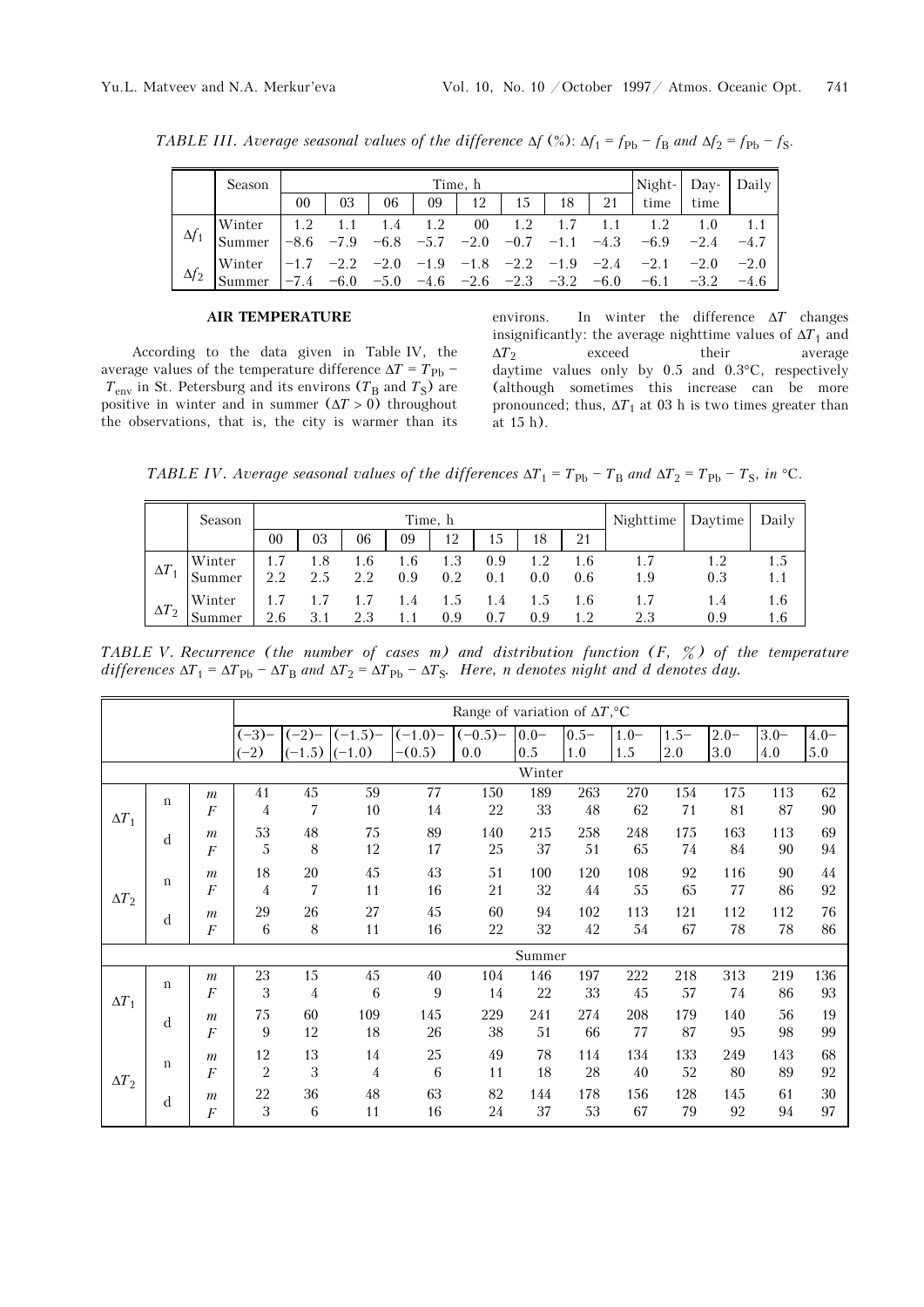However, Δ*T* changes most significantly during a day in summer: the average daytime values of  $\Delta T_1$  are by 1.6°C smaller than the corresponding nighttime values, whereas the average daytime values of  $\Delta T_2$  are by 1.4°C smaller than the nighttime ones. Sometimes, the daytime values of  $\Delta T$  are 5-25 times less than the corresponding nighttime ones. The values of  $\Delta T_1$  at 12-18 h are decreased down to  $0-0.2$ °C. In both seasons any nighttime value of  $\Delta T$  (at 00, 03, or 06 h) is greater than any daytime value of  $\Delta T$  (at 12, 15, or 18 h).

Along with the average values, of interest are the recurrences of the difference Δ*T* and its distribution function *F* that specifies the probability that the difference Δ*T* does not exceed the upper bounds of the preset ranges of variation of Δ*T*.

According to Table V, in winter the probabilities that  $\Delta T \leq 0$  are close in values for both stations (23.6 and 21.5% respectively). In this case, there are no significant differences between the nighttime and daytime values of *F*( $\Delta T \leq 0$ ). The maximum of recurrence of  $\Delta T$  in winter is practically the same for the ranges  $0.5-1.0$  and  $1.0-$ 1.5°C. Only in the daytime the maximum difference  $\Delta T_2$ is shifted toward the ranges  $1.0 - 1.5$  and  $1.5 - 2.0$ °C. The limiting values of  $\Delta T_1$  in winter are (-3.0) and 7.0°C, whereas for  $\Delta T_2$  they are (-6) and 12°C.

In summer the distributions of Δ*T* are more diversified. The negative values of Δ*T* are less common in this season of the year. They are observed in 14.2 and 10.9% of all cases for  $\Delta T_1$  and  $\Delta T_2$ , respectively. At the same time, in the daytime the probability that  $\Delta T_1 \leq 0$ and  $\Delta T_2 \le 0$  are 38.1 and 23.8%, respectively. The maximum of recurrence of  $\Delta T$  lies between 1.0-1.5°C at night and between 0.5 and 1°C in the daytime.

### **CORRELATION BETWEEN THE THERMAL AND HUMIDITY REGIMES**

Not only the average values of the difference Δ*T*, but also its distributions unambiguously point out that the city is overheated stronger at night than in the daytime in comparison with its environs. In its turn, this testifies that direct release of heat does not play a decisive role in the formation of heat island, because industry and especially traffic release much more heat in the daytime than at night.

L.T. Matveev<sup>1</sup> has already pointed out that the main role in the increase of the urban temperature plays the change of the radiative regime under the effect of atmospheric pollutants. The data presented here allow us to conclude that an important role in the change of the radiative and thereby thermal regime is played by the excess amount of water vapor produced in the combustion of different fuels and then released into the atmosphere.

Already comparison of the average values of the differences Δ*e* and Δ*T*, tabulated in Tables I and IV, demonstrates a fairly close correlation between these values: for the given season when we turn from any nighttime  $(00-06 h)$  observation to any daytime  $(12-18 h)$  observation, or for the fixed observation time when we turn from winter to summer, Δ*e* and Δ*T* change in one direction. The limiting values of Δ*e* and Δ*T* are observed at the same times or at times that are delayed by no more than 3 h. A close correlation between Δ*e* and Δ*T* also can be seen from the data tabulated in Tables II and V. Thus, in winter  $F(\Delta e \leq 0)$  and  $F(\Delta T \leq 0)$  - the probabilities that  $\Delta e$  and  $\Delta T$  are negative  $-$  differ by no more than  $1-4\%$  at night and in the daytime. In summer, they differ stronger (their difference reaches  $10-20%$ ). However, when we turn from daytime to nighttime, *F*( $\Delta e \leq 0$ ) and *F*( $\Delta T \leq 0$ ) change in one direction.

To estimate the correlation between humidity and heat regimes, we calculated the correlation coefficient *r* for Δ*e* and Δ*T*. According to the data presented in Table VI, in winter  $\Delta T_2$  and  $\Delta e_2$  are fairly close correlated: the values of *r* are between 0.55 at 15 h and 0.72 at 03 h during the entire period of observations.

*TABLE VI. Coefficients of correlation (in %) between* Δ*T*2 *and* Δ*e*<sup>2</sup> *for fixed times of observations in January 1977 – February 1980.* 

| Season |        |    |    | Night- | Day- | Daily |    |           |      |      |    |
|--------|--------|----|----|--------|------|-------|----|-----------|------|------|----|
|        | $00\,$ | 03 | 06 | 09     | 12   | 1 J   | 18 | 21<br>∠ 1 | time | time |    |
| Winter | 64     | 79 |    | 65     | 65   | აა    | 58 | JЭ        | 66   |      | ხპ |
| Summer | 39     | 68 | 72 | 29     | $-$  |       |    |           | 45   |      |    |

At night (00-06 h) a close correlation of  $\Delta T_2$ and  $\Delta e_2$  is also observed in summer. However, in the daytime (12-21 h) the correlation between  $\Delta T_2$  and Δ*e*2 is reverse to the nighttime correlation and is very weak (because the correlation coefficients are negative and their absolute values are small).

Our conclusions about the close correlation between Δ*T* and Δ*e* at night and in the daytime in winter and at night in summer as well as about the absence of this correlation in the daytime in summer have received further support through the data tabulated in Table VII in which the values of *r* are given for every month in  $1977-1979$  and two months in 1980.

In addition, we estimated the error in determining the correlation coefficients given in Tables VI and VII. The number of samples *N* was 330 in winter and 276 in summer (see Table VI). According to the well-known formula for the standard deviation

$$
\sigma_r = (1 - r^2) / \sqrt{N} \tag{1}
$$